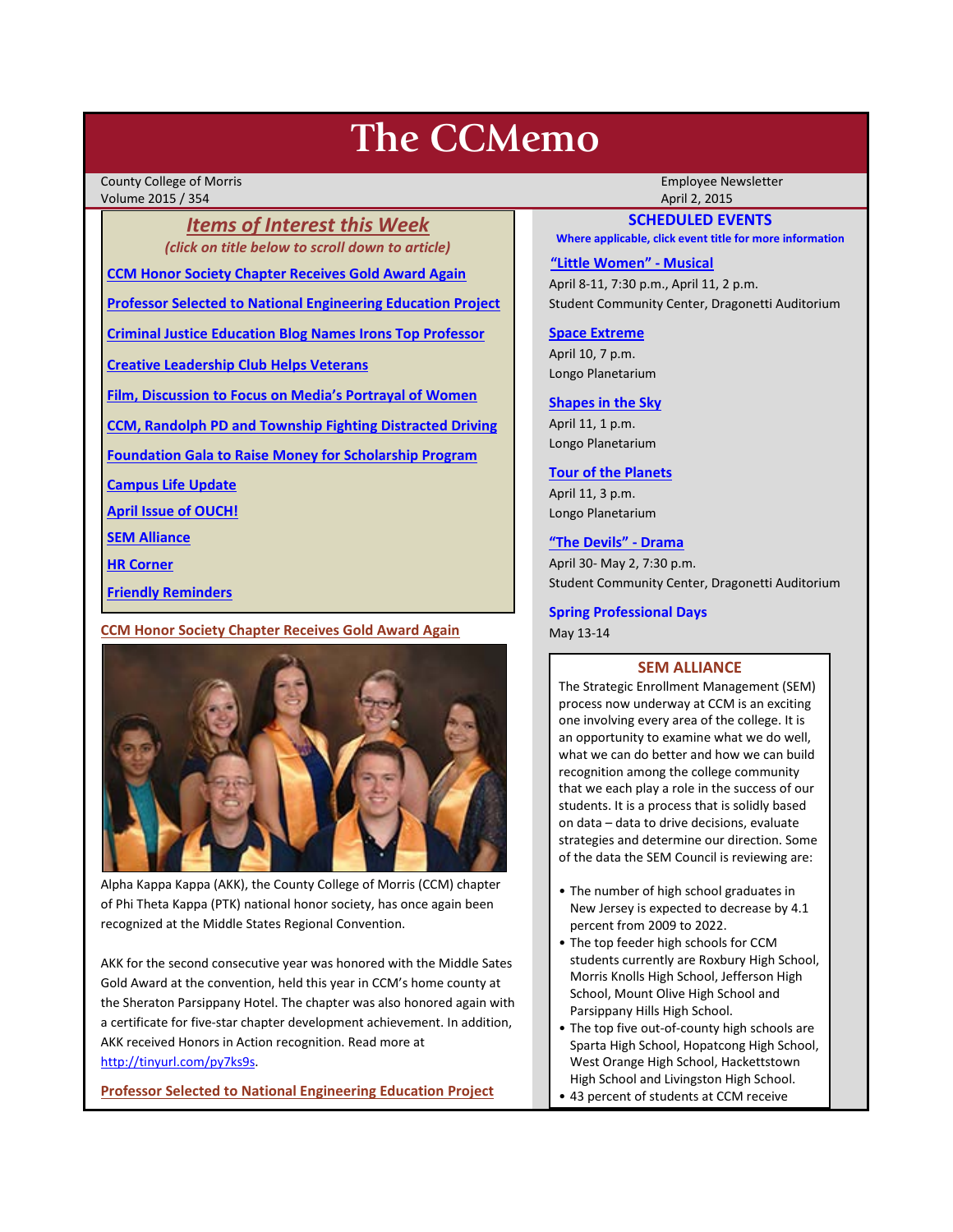

**Mary Anne Wassel**, professor of Engineering Technologies/Engineering Science at CCM, has been selected to help revitalize community college engineering programs across the nation.

Wassel was recently selected to participate in the Leadership Capacity Building project, a year-long fellowship that assists instructional leaders with developing strategies and execution plans to revitalize engineering technology programs. The project will also assist in

revising curricula to be aligned with the latest developments in manufacturing to attract more students and provide a greater value to them. Read more at http://tinyurl.com/mhf6w5l.

# <span id="page-1-0"></span>**Criminal Justice Education Blog Names Irons Top Professor**

**Nicholas Irons**, professor of Criminal Justice at CCM, has been featured as one of the top criminal justice professors on Criminal Justice Pursuit, an educational publishing website specializing in criminal justice degrees and careers. The article, "Top 5: Student-Rated Criminal Justice Professors" can be found at [http://criminaljusticepursuit.com/blog.](http://criminaljusticepursuit.com/blog)

## <span id="page-1-1"></span>**Creative Leadership Club Helps Veterans**



The CCM Creative Leadership Club (CLC) hand painted wooden key racks for homeless veterans who will receive permanent housing through Morris County's Community Hope Inc., a non-profit veterans organization. Pictured are, from left to right, Jenn Stivers, Morris County Community Hope director of supportive services; Edie Nelson, CCM Educational Opportunity Found counselor and CLC coordinator; and Carmine Deo, Morris County Community Hope chief operating officer and vice president of clinical services.

Founded in 2012, CLC became the first official employee club in 2014 when it received a generous donation from a local business. The club meets monthly to create practical items for local charities or the military, providing employees with a creative outlet where they can get to know each other across departments, while promoting CCM's involvement in the local community. Anyone interested in joining should

- financial aid, most in the form of loans.
- 50.8 percent of CCM students are age 21 and older.
- Part-time students over the age of 24 represent the second largest student population at CCM, with full-time students under the age of 21 being the largest.
- 45 percent of Morris County residents ages 25 and older do not hold a college degree.

To learn more, visit [http://www.ccm.edu/sem#data.](http://www.ccm.edu/sem%23data)

# **FRIENDLY REMINDERS**

## <span id="page-1-2"></span>**2015-16 Advising Cadre Application**

Requests to serve on the 2015-16 Advising Cadre are now being accepted. Interested full-time faculty should review the 2015-16 Advising Cadre Guidelines and send their request to serve to Margaret Shepard [\(mshepard@ccm.edu\)](mailto:mshepard@ccm.edu) no later than Monday, April 6. Applicants will be notified of their selection by email after April. To read the guidelines, go t[o http://tinyurl.com/kf3guke.](http://tinyurl.com/kf3guke)

# **Job Fair Comes to CCM on April 15**

The Spring Job Fair, hosted by CCM Career Services, will be held on Wednesday, April 15, from 9:30 a.m. – 12:30 p.m. in the Student Community, Davidson Rooms. More information can be found at the events webpage at [http://tinyurl.com/n6vwj2b.](http://tinyurl.com/n6vwj2b) A list of attending employers, updated on an ongoing basis, can be found directly at [http://tinyurl.com/og5bdyz.](http://tinyurl.com/og5bdyz)

## **35th Annual Health and Wellness Fair**

The 35th annual CCM Health and Wellness Fair will take place on Thursday, April 16, from  $10$  a.m.  $-2$  p.m. in the Student Community Center. The event is free and features 40 local health and wellness vendors. Event goers will be able to take part in health screenings, raffles, giveaways and more. See full details at [http://tinyurl.com/odkc9rd.](http://tinyurl.com/odkc9rd)

## **Volunteers Wanted for National Event**

CCM will be hosting Send Silence Packing, a nationally recognized public education exhibit of 1,100 backpacks, representing the number of students who die by suicide every year. It will take place on Thursday, April 30, from 11 a.m. to 7 p.m., with a candle-light vigil to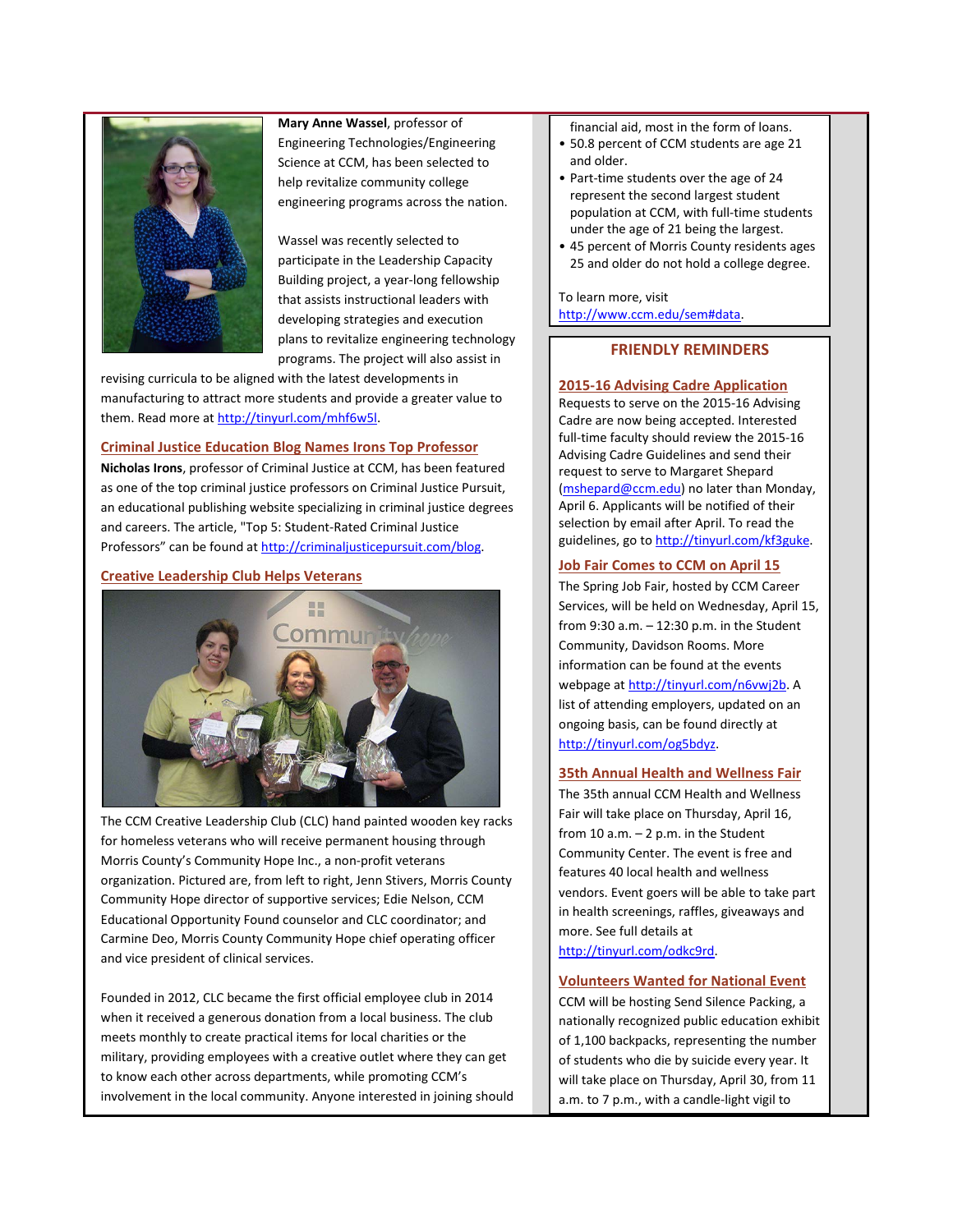#### contact Nelson at ext. 5268.

#### <span id="page-2-0"></span>**Film, Discussion to Focus on Media's Portrayal of Women**

Join CCM and the Girl Scouts Alumnae Association for a screening and discussion of the film "Miss Representation" on Tuesday, April 21, at 12:30 p.m. in the Student Community Center, Davidson Rooms.

The film and discussion will focus on how women are portrayed in the media. Panelists will include CCM professors Dr. Rita Heller and Dr. Olivia Hetzler, as well as Lorena Kirschner, program development and delivery manager for Girls Scouts of Northern New Jersey. Dr. Matthew T. Jones, chair of the Department of Communication at CCM, will be the moderator. Registration is required and can be completed at [http://tinyurl.com/nr3btk5.](http://tinyurl.com/nr3btk5)

#### <span id="page-2-1"></span>**CCM, Randolph PD and Township Fighting Distracted Driving**

April is National Distracted Driving Awareness Month, and CCM is doing its part to help alert the college community to the perils of distracted driving. Representatives from CCM, the Randolph Township Traffic Advisory Committee (TAC) and the Randolph Police Department will be distributing brochures produced by AAA on Distracted Driving and what you can do to prevent it. Please take the time to read and understand the information in the brochure a[t http://tinyurl.com/ml2qedk](http://tinyurl.com/ml2qedk) so that we can make the campus, the township and the county a safer place.

Police will be cracking down on distracted driving this month as new research suggests that the problem is even more prevalent among teens and young adult drivers than previously feared. "Access to crash videos has allowed us to better understand the moments leading up to a vehicle impact in a way that was previously impossible," AAA Foundation for Traffic Safety President Peter Kissinger said. "The indepth analysis provides indisputable evidence that teen drivers are distracted in a much greater percentage of crashes than we previously realized." It is estimated that 58 percent of drivers who have been involved in moderate-to-severe accidents were distracted in some way.

#### <span id="page-2-2"></span>**Foundation Gala to Raise Money for Scholarship Program**

Each year, the CCM Foundation Scholarship Gala represents CCM's most important means of raising funds for the college's General Scholarship program.



This year's event will be held at the Hanover Marriott, Route 10 East, on Friday, May 1. It begins with cocktails at 6 p.m., followed by dinner and the awards program at 7:30 p.m.

This year's honoree will be Dr. Joseph A. Trunfio, retiring president and CEO of the Atlantic Health System. In addition, four CCM alumni will be receiving awards: Paul Goudreau '86 (Alumnus of the Year); Jean

#### Snopkowski '94 (Alumni Achievement); David Artuso '86 (Alumni

# follow.

Volunteers are needed to help monitor the backpacks, to hand out information cards and to guide attendees who'd like to speak with a counselor from the counseling office. Those who'd like to volunteer are asked to contact Ariella Panek a[t apanek@ccm.edu](mailto:apanek@ccm.edu) or ext. 5238. The event is sponsored by Campus Life, CCM Special Events, Counseling and Student Success, and the CCM Active Minds Club.

The powerful outdoor exhibit of 1,100 donated backpacks sheds light on college student suicide and promotes a healthy dialogue around mental health. To give a "face" to the lives lost, personal stories and testimonies written by families and friends accompany the backpacks. For more information, please see the video on CCM's YouTube channel at

[https://youtu.be/E85vB4mx34s.](https://youtu.be/E85vB4mx34s) 

#### **Library Ready to Help Students**

Did you know that the CCM Library can help students with research for their finals or other assignments? Faculty and staff are encouraged to inform students that library staff can help by phone, chat, email or in person. More information can be found at [http://tinyurl.com/obbty73.](http://tinyurl.com/obbty73) 

#### **EOF Tricky Tray Coming Up**

The eighth annual Educational Opportunity Fund Tricky Tray is scheduled for Thursday, April 23, from 10 a.m.  $-4$  p.m. in the Student Community Center lobby. Tickets are one for \$1, six for \$5 and 15 for \$10. Winners will be contacted on April 27 and need not be present. For more information, see the flyer a[t http://tinyurl.com/n56pteg.](http://tinyurl.com/n56pteg)

#### **Library Novella Book Club**

The CCM Library Novella Book Club will be discussing "Paterson" by William Carlos Williams, in celebration of National Poetry Month, on Wednesday, April 29, from noon to 1 p.m. and all employees are welcome to attend. The club typically meets the last Wednesday of the month in the library conference room. Those with questions can contact ext. 5278. The club will discuss "Trout Fishing in America" by Richard Brautigan in